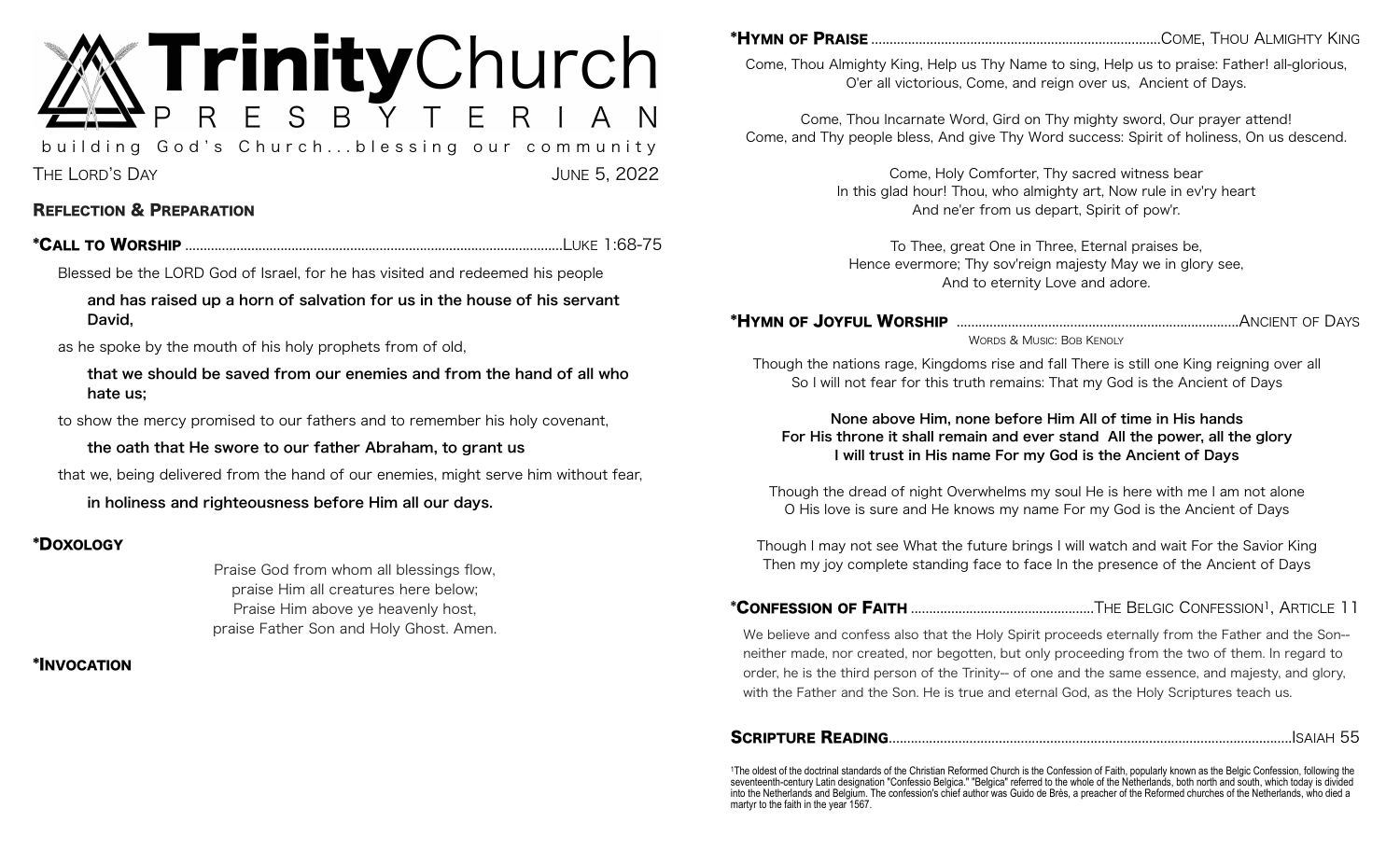#### HYMN OF ADORATION 'T ............................................................. IS SO SWEET TO TRUST IN JESUS

'Tis so sweet to trust in Jesus, Just to take Him at His word, Just to rest upon His promise, Just to know: "Thus saith the Lord."

#### *Jesus, Jesus, how I trust Him! How I've proved Him o'er and o'er! Jesus, Jesus, precious Jesus! O for grace to trust Him more!*

O how sweet to trust in Jesus, Just to trust His cleansing blood, Just in simple faith to plunge me 'Neath the healing, cleansing flood!

Yes, 'tis sweet to trust in Jesus, Just from sin and self to cease, Just from Jesus simply taking Life and rest and joy and peace.

I'm so glad I learned to trust Him, Precious Jesus, Savior, Friend; And I know that He is with me, Will be with me to the end.

#### CORPORATE CONFESSION OF SIN

Eternal God, in whom we live and move and have our being, whose face is hidden from us by our sins, and whose mercy we forget in the blindness of our hearts: cleanse us from all our offenses, and deliver us from proud thoughts and vain desires, that with reverent and humble hearts we may draw near to you, confessing our faults, confiding in your grace, and finding in you our refuge and strength; through Jesus Christ your Son. Amen.

Please silently confess your sin before the LORD.

\*ASSURANCE OF PARDON C .............................................................................. OLOSSIANS 1:21-22

And you, who once were alienated and hostile in mind, doing evil deeds, he has now reconciled in his body of flesh by his death, in order to present you holy and blameless and above reproach before him.

\*HYMN OF ASSURANCE B ...................................................... EFORE THE THRONE OF GOD ABOVE

WORDS & MUSIC: CHARITIE LEES BANCROFT AND VIKKI COOK

Before the throne of God above I have a strong and perfect plea; A great high priest whose name is love, Who ever lives and pleads for me. My name is graven on His hands; My name is written on His heart. I know that while in heav'n He stands, No tongue can bid me thence depart. When Satan tempts me to despair, And tells me of the guilt within; Upward I look and see Him there, Who made an end of all my sin. Because a sinless Savior died, My sinful soul is counted free, For God the just is satisfied To look on Him and pardon me.

Behold Him there the risen Lamb, The perfect spotless righteousness, The great unchangeable I AM, The King of glory and of grace. One with himself I cannot die; My soul is purchased with His blood, My life is hid with Christ on high, With Christ my Savior and my God.

|--|--|

SERMON R ............................................................................................................................. EV. JP SIBLEY

#### ZECHARIAH 9:9

9 Rejoice greatly, O daughter of Zion! Shout aloud, O daughter of Jerusalem! Behold, your king is coming to you; righteous and having salvation is he, humble and mounted on a donkey…

### 2 TIMOTHY 3:16‒17

<sup>16</sup> All Scripture is breathed out by God and profitable for teaching, for reproof, for correction, and for training in righteousness, <sup>17</sup> that the man of God may be complete, equipped for every good work.

#### 2 PETER 1:16, 20-21

<sup>16</sup> For we did not follow cleverly devised myths when we made known to you the power and coming of our Lord Jesus Christ, but we were eyewitnesses of his majesty $\cdots$  20 knowing this first of all, that no prophecy of Scripture comes from someone's own interpretation. <sup>21</sup> For no prophecy was ever produced by the will of man, but men spoke from God as they were carried along by the Holy Spirit.

### 1 CORINTHIANS 2:10-12

<sup>10</sup> These things God has revealed to us through the Spirit. For the Spirit searches everything, even the depths of God. <sup>11</sup> For who knows a person's thoughts except the spirit of that person, which is in him? So also no one comprehends the thoughts of God except the Spirit of God. <sup>12</sup> Now we have received not the spirit of the world, but the Spirit who is from God, that we might understand the things freely given us by God.

### LUKE 24:44-45

44 Then he said to them, "These are my words that I spoke to you while I was still with you, that everything written about me in the Law of Moses and the Prophets and the Psalms must be fulfilled." 45 Then he opened their minds to understand the Scriptures.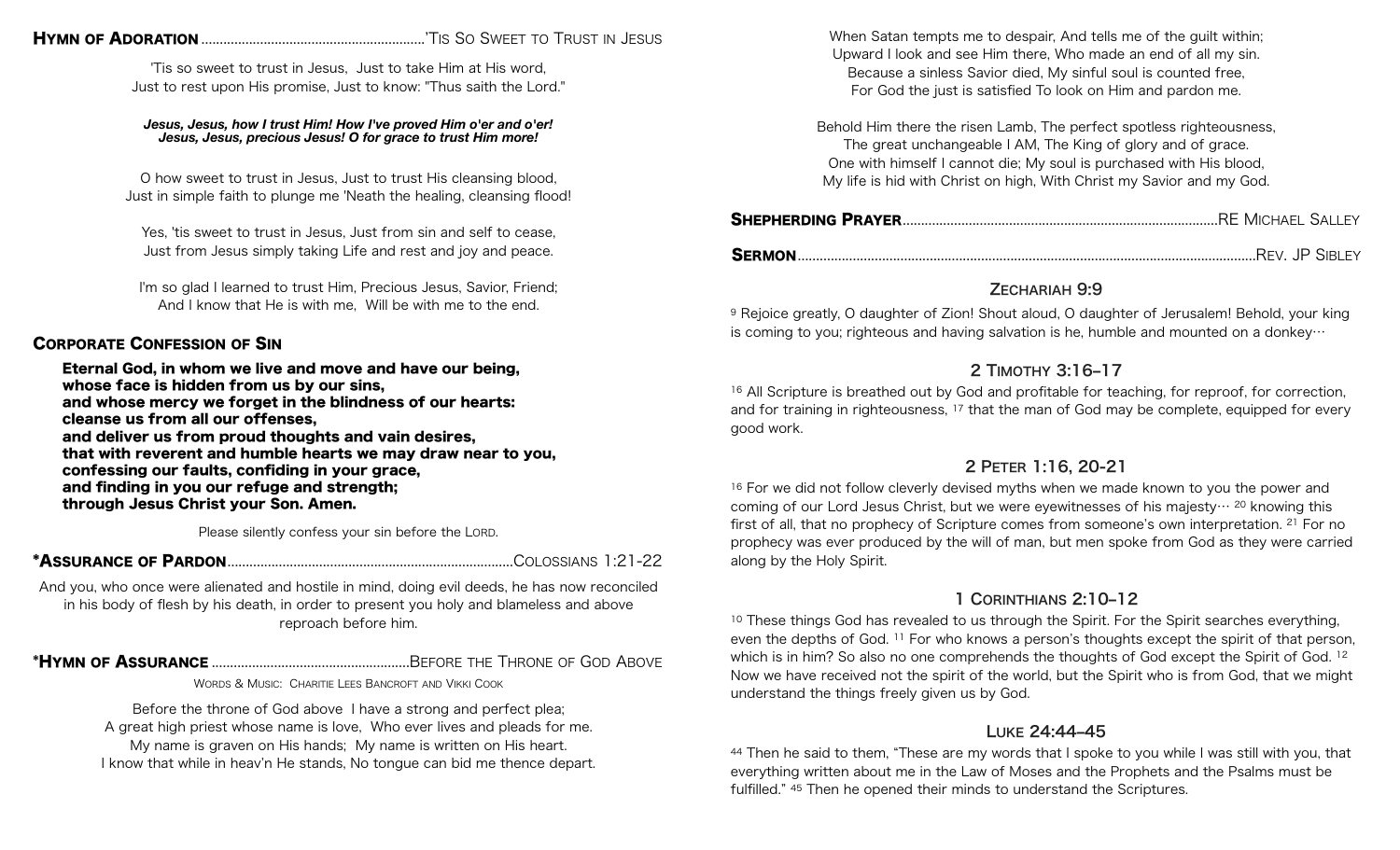| <b>SERMON NOTES</b>                   |                                   |
|---------------------------------------|-----------------------------------|
|                                       | May the mind of Christ my Savior  |
|                                       | Live in me from day to day,       |
|                                       | By His love and pow'r controlling |
| <b>REVEALED BY THE SPIRIT</b>         | All I do and say.                 |
|                                       | May the Word of God dwell richly  |
|                                       | In my heart from hour to hour,    |
| 1. THE BIBLE IS<br>BY THE HOLY SPIRIT | So that all may see I triumph     |
|                                       | Only thro' His pow'r.             |
|                                       | May the peace of God my Father    |
|                                       | Rule my life in ev'rything,       |
|                                       | That I may be calm to comfort     |
|                                       | Sick and sorrowing.               |
|                                       | May the love of Jesus fill me     |
|                                       | as the waters fill the sea;       |
|                                       | Him exalting, self abasing -      |
|                                       | This is victory.                  |
|                                       | May I run the race before me      |
|                                       | Strong and brave to face the foe, |
|                                       | Looking only unto Jesus           |
| 2. THE BIBLE IS<br>BY THE HOLY SPIRIT | As I onward go.                   |
|                                       | May His beauty rest upon me       |
|                                       | As I seek the lost to win,        |

\*BENEDICTION

| <b>TRINITY READING TOGETHER</b> |                  |                  |                  |                  |                  |
|---------------------------------|------------------|------------------|------------------|------------------|------------------|
| <b>MONDAY</b>                   | TUESDAY          | <b>WEDNESDAY</b> | <b>THURSDAY</b>  | FRIDAY           | <b>SATURDAY</b>  |
| <b>ISAIAH 56</b>                | <b>ISAIAH 57</b> | <b>ISAIAH 58</b> | <b>ISAIAH 59</b> | <b>ISAIAH 60</b> | <b>ISAIAH 61</b> |

And may they forget the channel, Seeing only Him.